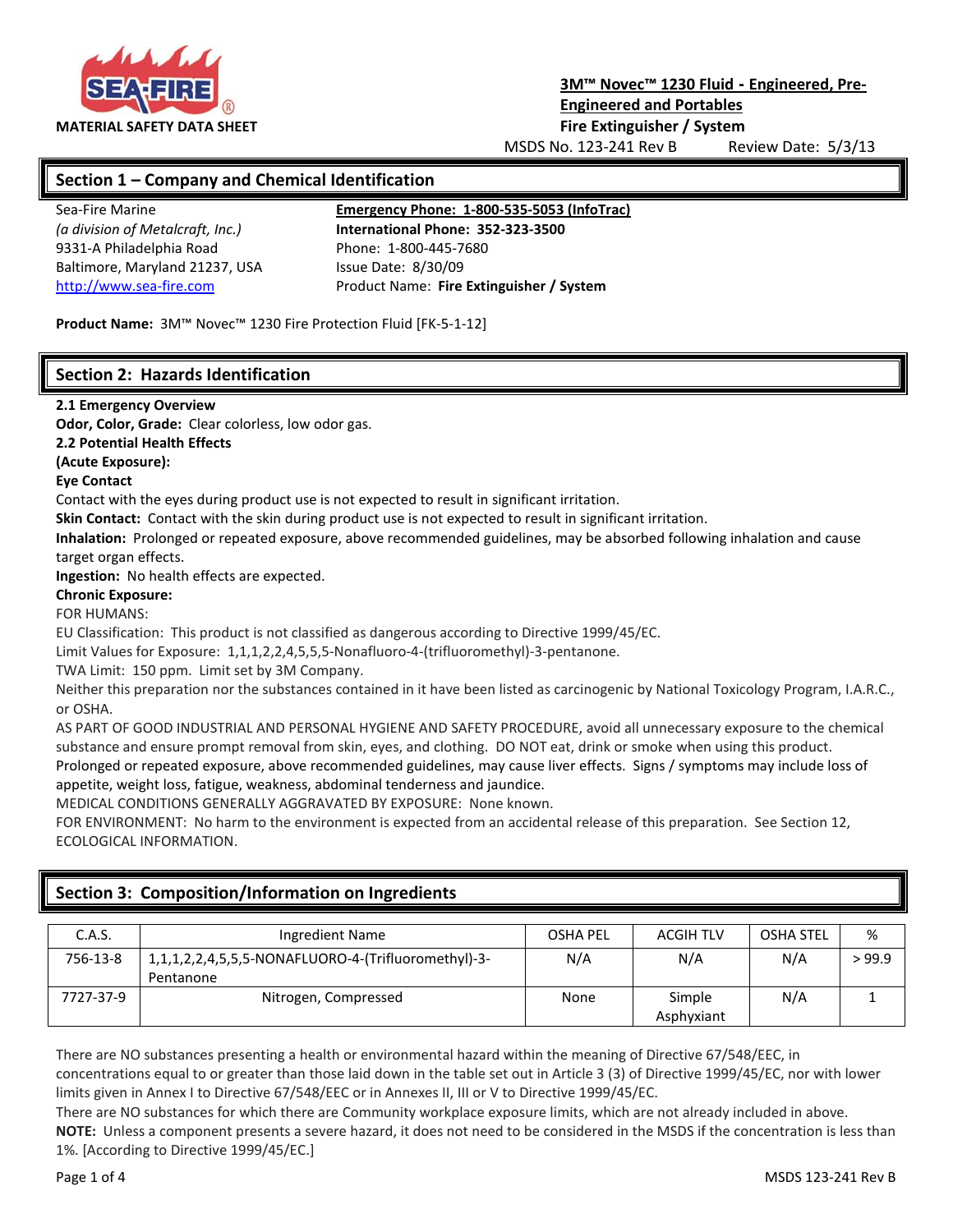# **Section 4: First Aid Measures**

#### **4.1 First Aid Procedures**

The following first aid recommendations are based on an assumption that appropriate personal and industrial hygiene practices are followed.

**Eye Contact:** Flush eyes with large amounts of water. If signs / symptoms persist, get medical attention.

**Skin Contact:** Wash affected area with soap and water. If signs / symptoms develop, get medical attention.

**Inhalation:** If signs / symptoms develop, remove person to fresh air. If signs / symptoms persist, get medical attention.

**If Swallowed:** Do not induce vomiting. Give victim two glasses of water. Never give anything by mouth to an unconscious person. If signs / symptoms develop, get medical attention.

# **Section 5: Fire Fighting Measures**

**5.1 Flammable Properties**

**Autoignition temperature:** *Not Applicable.* **Flash Point:** *Not Applicable.*

#### **5.2 Extinguishing Media**

**Flammable Limits - LEL** [*Details:* Nonflammable]. **Flammable Limits - UEL** [*Details:* Nonflammable].

Product is a fire-extinguishing agent.

**5.3 PROTECTION OF FIRE FIGHTERS**

**Special Fire Fighting Procedures:** Wear full protective equipment (Bunker Gear) and a self-contained breathing apparatus (SCBA). **Unusual Fire and Explosion Hazards:** Not applicable.

**Note: See STABILITY AND REACTIVITY (SECTION 10) for hazardous combustion and thermal decomposition information.**

# **Section 6: Accidental Release Measures**

For personal protection: Prevent skin and eye contact, see Section 8 EXPOSURE CONTROLS / PERSONAL PROTECTION.

Clean up: Ventilate the area with fresh air. Contain spill. For larger spills, cover drains and build dikes to prevent entry into sewer systems or bodies of water. Working from around the edges of the spill inward, cover with bentonite, vermiculite, or commercially available inorganic absorbent material. Mix in sufficient absorbent until it appears dry.

Collect as much of the spilled material as possible. Clean up residue. Place in a metal container approved for transportation by appropriate authorities. Seal the container. Dispose of collected material as soon as possible.

See Section 13, DISPOSAL CONSIDERATIONS.

NO harm to the environment is expected from an accidental release of this preparation.

See Section 12, ECOLOGICAL INFORMATION.

**In the event of a release of this material, the user should determine if the release qualifies as reportable according to local, state, and federal regulations.**

# **Section 7: Handling and Storage**

#### **7.1 Handling**

Contents under pressure. Avoid breathing of vapors, mists or spray. Avoid eye contact with vapors, mists, or spray. Handle, transport and store carefully and securely to avoid accidental knocking over or other severe physical impacts. Do not expose to direct heat sources. See incompatibility information in Section 10, STABILITY AND REACTIVITY.

#### **7.2 Storage**

Keep container in well-ventilated area. Do not store in temperature above 130ºF (54ºC). See incompatibility information in Section 10, STABILITY AND REACTIVITY. There is minimal danger to the environment from a storage release. See Section 12, ECOLOGICAL INFORMATION.

#### **7.3. Specific use**

The intended or recommended use of this preparation is as a FIRE EXTINGUISHING AGENT / SYSTEM.

# **Section 8: Exposure Controls / Personal Protection**

#### **8.1 Personal Protective Equipment (PPE)**

**Proper handling should not incur exposure to agent. As a precaution for accidental discharge or leakage, the following should be followed:**

**8.1.1 Eye / Face Protection** Avoid eye contact.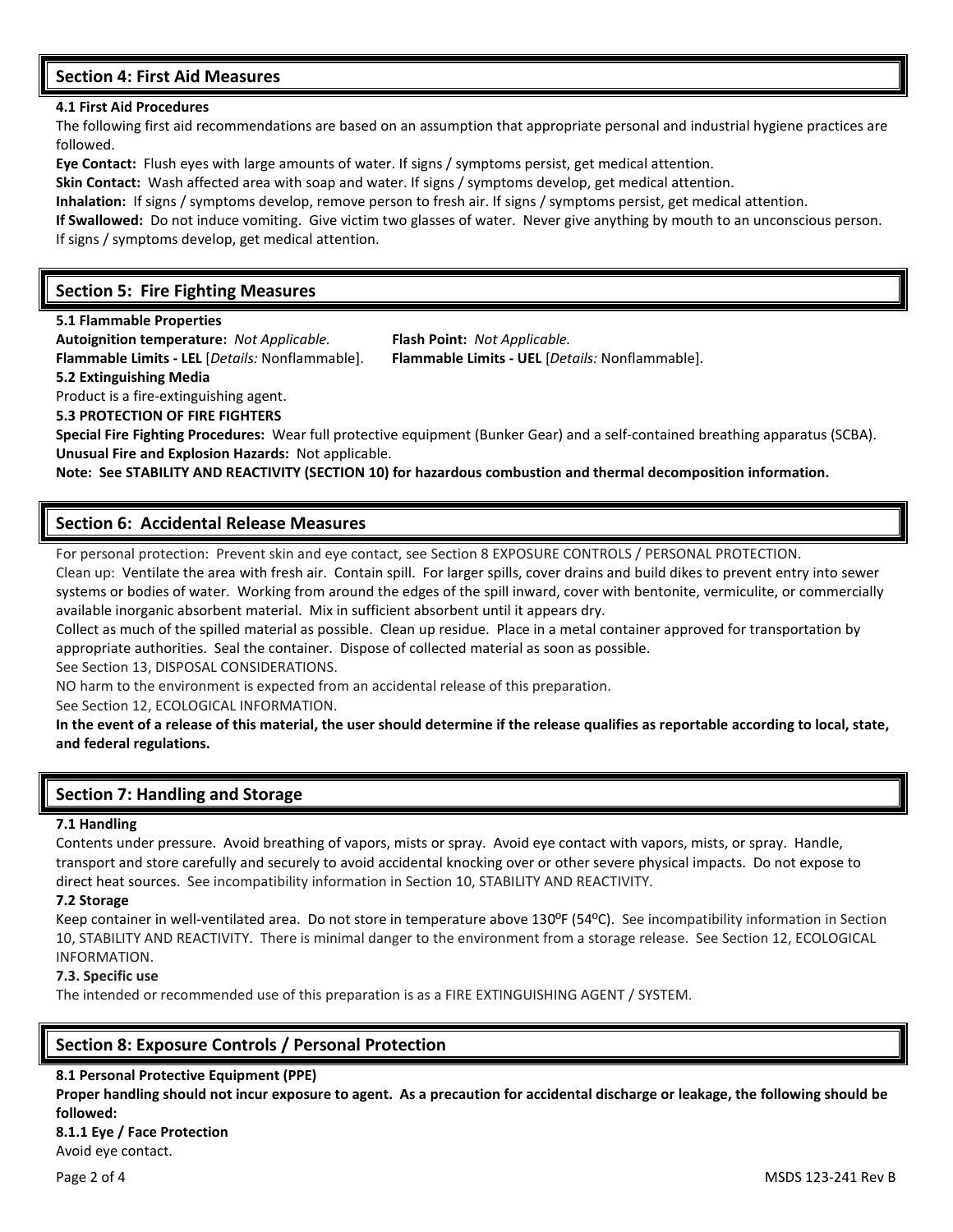The following eye protection(s) are recommended: Indirect Vented Goggles.

#### **8.1.2 Skin Protection**

Avoid prolonged or repeated skin contact.

Select and use gloves and / or protective clothing to prevent skin contact based on the results of an exposure assessment. Consult with your glove and / or protective clothing manufacturer for selection of appropriate compatible materials. Gloves made from the following material(s) are recommended: Butyl Rubber.

#### **8.1.3 Respiratory Protection**

Avoid breathing of vapors, mists or spray. Under normal use conditions, airborne exposures are not expected to be significant enough to require respiratory protection.

Select one of the following NIOSH approved respirators based on airborne concentration of contaminants and in accordance with OSHA regulations: Half face piece or full face air-purifying respirator with organic vapor cartridges. Consult the current 3M Respiratory Selection Guide for additional information or call 1-800-243-4630 for 3M technical assistance. If thermal decomposition occurs, wear supplied air respiratory protection.

#### **8.1.4 Prevention of Swallowing**

Do not eat, drink or smoke when using this product. Wash exposed areas thoroughly with soap and water.

#### **8.1.5 Hand protection**

Butyl Rubber gloves are recommended. Select and use gloves and / or protective clothing to prevent skin contact based on the results of an exposure assessment. Consult with your glove and / or protective clothing manufacturer for selection of appropriate compatible materials.

#### **8.2 Exposure Limit Values**

1,1,1,2,2,4,5,5,5-Nonafluoro-4-(trifluoromethyl)-3-pentanone

TWA Limit: 150 ppm. Limit set by 3M Company.

#### **8.3 Environmental exposure controls**

There is minimal danger to the environment from a storage release. See Section 12, ECOLOGICAL INFORMATION.

# **Section 9: Physical And Chemical Properties**

**Specific Physical Form:** Liquid and gas mixture **Odor, Color, Grade:** Clear colorless, low odor. **General Physical Form:** Liquid and gas **Autoignition temperature:** *Not Applicable* **Flammable Limits - UEL** [*Details:* Nonflammable] **Boiling point:** 49ºC (120.6ºF) **Vapor Density:** 11.6 [*Ref Std:* AIR=1] **Vapor Pressure:** 244 mmHg [@ 20 ºC] **Specific Gravity:** 1.6 [*Ref Std:* WATER=1] **pH:** *Not Applicable* **Melting point -108°C Solubility in Water: Nil** Solubility in Water: Nil **Viscosity:** 0.6 centipoise [@ 25<sup>o</sup>C]

**Flash Point:** *Not Applicable* **Flammable Limits - LEL** [*Details:* Nonflammable] **Evaporation rate:** > 1 [*Ref Std:* BUOAC=1] **Volatile Organic Compounds:** *No Data Available* **Percent volatile:** 100 % **VOC Less H2O & Exempt Solvents:** *No Data Available*

# **Section 10: Stability and Reactivity**

**Stability:** Stable under normal conditions of handling and use.

**Materials and Conditions to Avoid:** Strong bases; Amines; Alcohols: Avoid direct sunlight and ultraviolet light for extended periods. Do not store above 130ºF (54ºC) taking into account effects of sunlight.

**Hazardous Polymerization:** Hazardous polymerization will not occur.

#### **Hazardous Decomposition or By-Products:**

Combustion or decomposition products include carbon monoxide, carbon dioxide, and hydrogen fluoride.

# **Section 11: Toxicological Information**

Toxicity Data: Inhalation LC50 (rat) >10 % v/v. NOAEL for cardiac sensitization >10 % v/v.

# **Section 12: Ecological Information**

**12.1. Ecotoxicity:** Not determined.

**12.2. Mobility:** Product is highly insoluble in water and volatile.

**12.3. Persistence and degradability:** Photolytic half-life is 3 to 5 days. The persistent photolytic degradation product is trifluoroacetic acid.